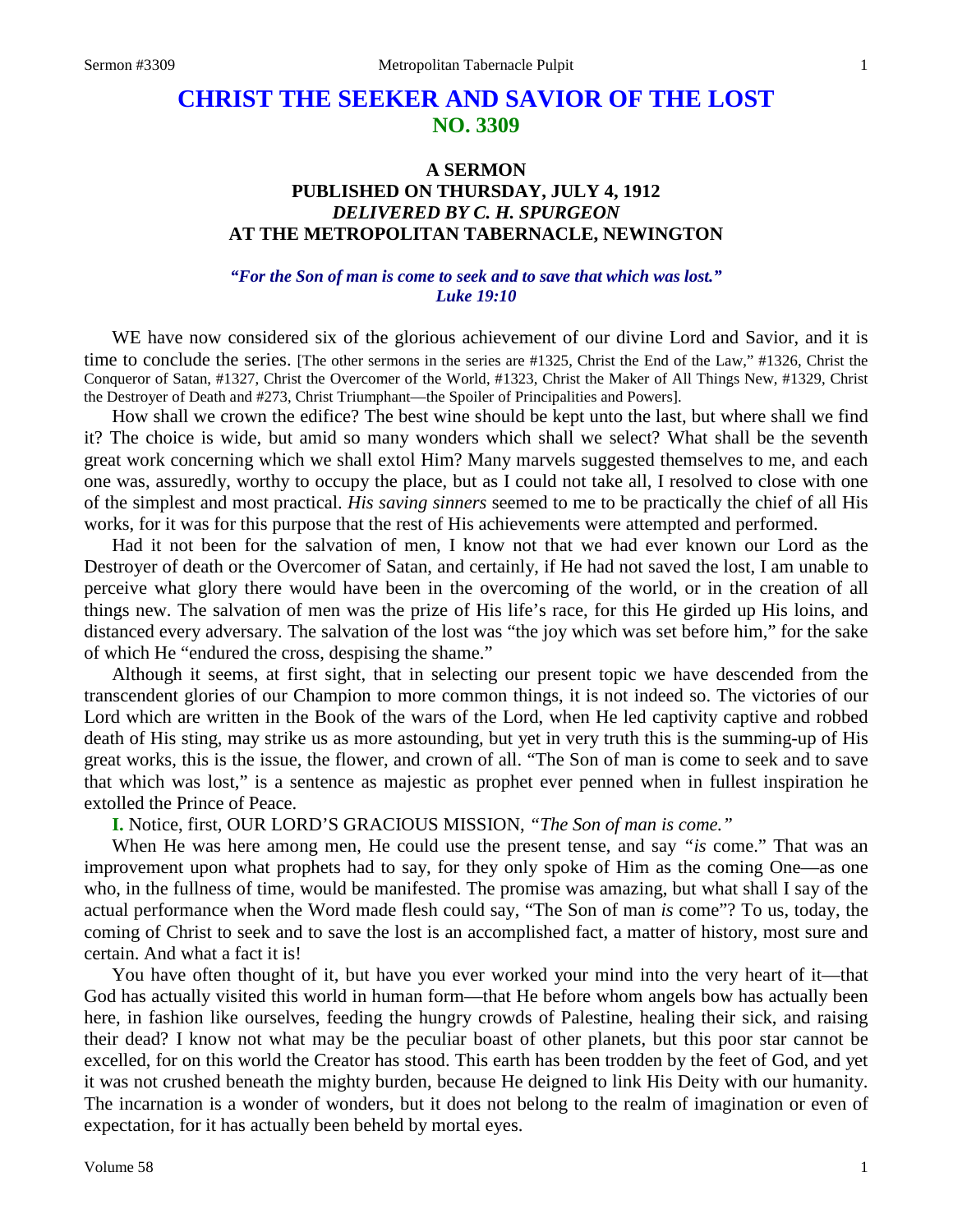We claim your faith for a fact which has really taken place. If we asked you by faith to expect a marvel yet to come, we trust the Spirit of God would enable you so to do, that, like Abraham, you might foresee the blessing and be glad. But the miracle of miracles has been wrought. The Son of the Highest has been here. From Bethlehem to Calvary He has traversed life's pilgrimage. Thirty years or more yonder canopy of sky hung above the head of Deity in human form. O wondrous joy! Say rather, O matchless hive of perfect sweets, for a thousand joys lie close compacted in the word "Immanuel"—God with us!

> *"Welcome to our wondering sigh. Eternity within a span! Summer in winter! day in night! Heaven in earth! and God in man! Great Little One, whose glorious birth Lifts the earth to heaven, stoops heaven to earth."*

Our Lord had come upon His saved mission as soon as He was really the Son of man, for aforetime He was known only as the Son of God. Others had borne the name of "son of man," but none deserved it so well as He. Ezekiel, for reasons which we need not now stay to consider, is called "son of man" a very large number of times. Perhaps, like John in Christ's own day, Ezekiel had much of the spirit and character which were manifest in our Lord, and so the name was the more suitable to him. Certainly He had Christ's eagle eye, and Christ's spiritual nature, and was filled with light and knowledge, and so, as if to remind him that he who is like his Lord in excellence must also have fellowship with Him in lowliness, he is again and again reminded that he is still "the son of man."

When our Lord came into this world, He seemed to select that title of "Son of man" for Himself, and make it His own special name, and worthily so, for other men are the sons of this man or that, but His is no restricted humanity, it is manhood of the universal type. Jesus is not born into the race of the Jews so much as into the human family. He is not to be claimed for any age, place, or nationality, He is "the Son of man." And this, I say, is how He comes to man, so that, as long as Christ is the Son of man, we may still say of Him that He comes to seek and to save the lost.

I know that, in person, He has gone back to heaven, I know that the cloud has received Him out of our sight, but the very taking upon Himself of our humanity was a coming down to seek and save the lost, and as He has not laid that humanity aside, He is still with men, continuing to seek and to save, even to this day "he is able to save them to the uttermost that come unto God by him, seeing he ever liveth to make intercession for them."

So that, if I treat the text as if Jesus were among us still, I shall not err, for He is here in the sense of seeking the same end, though it is by His Spirit and by His servants rather than by His own bodily presence. He has said, "Lo, I am with you alway, even unto the end of the world," and that saying is found in connection with the agency which He has established for seeking and saving lost men, by making men disciples and teaching them the way of life. As long as this dispensation lasts, it will still be true that the great Savior and Friend of man has come among us, and is seeking and saving the lost.

**II.** Now, secondly, let us see HIS MAIN INTENT IN COMING HERE BELOW, "The Son of man is come *to seek and to save that which was lost."* The intent breaks itself up into two points, the persons—the lost, and the purpose—the seeking and the saving of them.

Christ's main intent in coming here bore upon *the lost*. Proud men do not like us to preach this truth. It was but yesterday that I saw it alleged against Christianity that it discourages virtue and patronizes the guilty. They say that we ministers lift the sinful into the most prominent place, and give them the preference above the moral and excellent in our preaching. This is a soft impeachment to which, in a better sense than is intended by those who bring it, we are glad to plead guilty. We may well be excused if our preaching seeks the lost, for these are the persons whom our Lord has come to seek and to save. The main stress and intent, of the incarnation of God in the person of Christ lies with the guilty, the fallen, the unworthy, the lost. His errand of mercy has nothing to do with those who are good and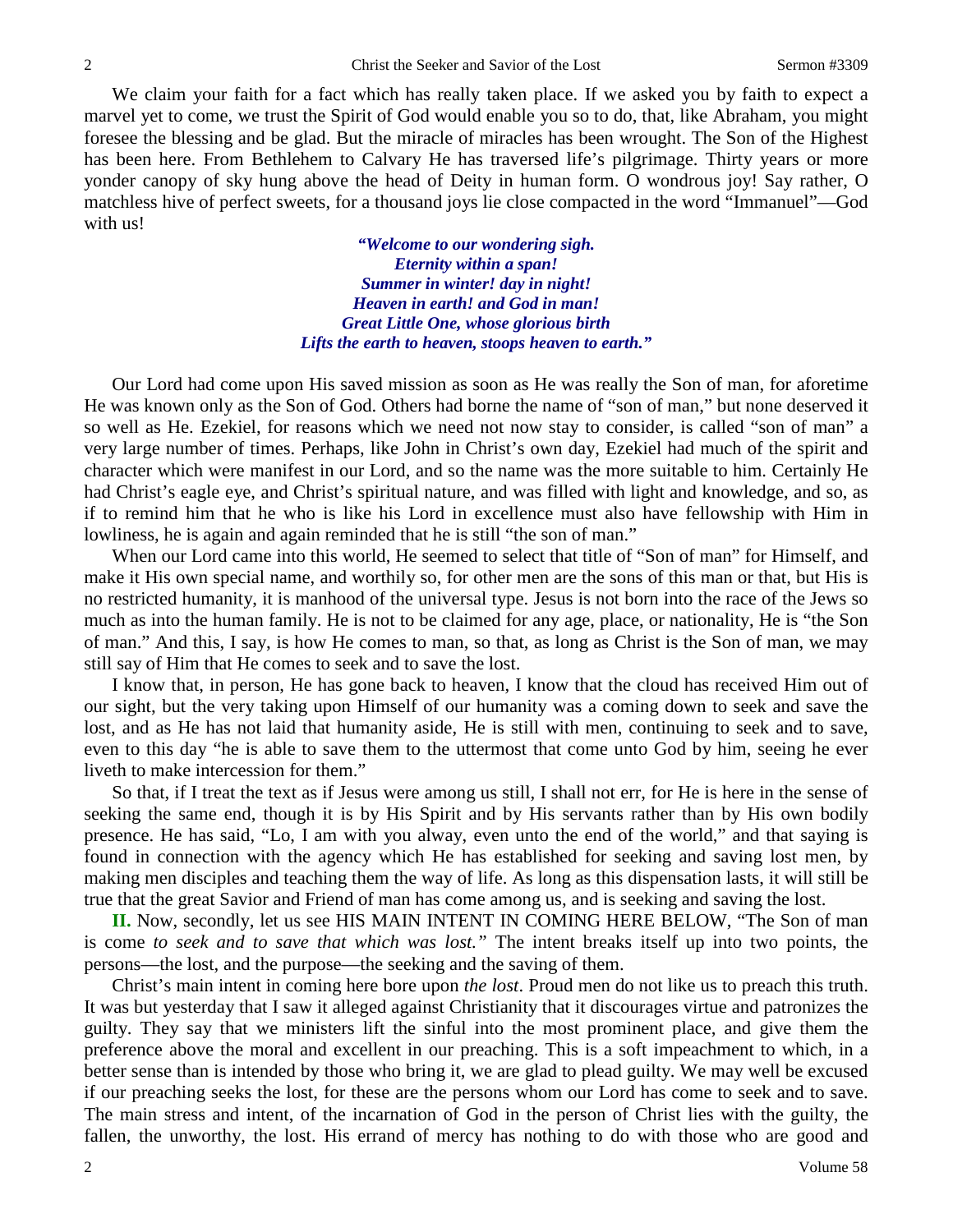Wherefore cavil ye at this? Why should He come to seek and to save that which is not lost? Should the Shepherd seek the sheep which has not gone astray? Answer me. Wherefore should He come to be the Physician of those who are not sick? Should He light a candle, and sweep the house to look for pieces of silver which are not lost, but lie bright and untarnished in His hand? To what purpose would this be? Would you have Him paint the lily and gild refined gold? Would you make Him a mere busybody, offering superfluous aid? With those who think themselves pure, what hath the cleansing blood of Jesus to do? Is a Savior a needless person, and was His work a needless business? It must be so if it be intended for those who do not need it.

Who need a Savior most? Answer ye this. Should not mercy exercise itself where there is most need for it? This world is like a battlefield, over which the fierce hurricane of conflict has swept, and the surgeons have come to deal with those who lie upon its pains. To whom shall they go first? Shall they not turn first to those who are most terribly wounded, and who are bleeding almost to the death? Will you quarrel with us if we declare that the first to be taken to the hospital should be those who are in direst need? Will you be angry if we say that the liniment is for the wounded, that the bandages are for the broken limbs, and that the medicine is for the sick? A strange quarrel this would be. If ever it should begin, a fool must begin it, for no wise man would ever raise the question. Blessed Christ of God, we will not cavil because thou also comest in thy mercy to those who need thee most, even to the lost.

And who, think you, will love Him best, and so reward Him best if He comes to them? The proud Pharisee in his perfection of imaginary holiness—will he value the Christ who tells him that He comes to wash away his sin? He turns upon his heel with scorn. What sin has he to wash away? The selfsatisfied moralist who dares to say, "All these commands I have kept from my youth up: what lack I yet?"—is he likely to become a disciple of the Great Teacher whose first lessons are, "Ye must be born again," and "Except ye be converted, and become as little children, ye shall not enter into the kingdom of heaven"

The fact is, that Jesus has no form nor comeliness to those who have a beauty of their own. Christ gets most love where He pardons most sin, and the sweetest obedience to His command is rendered by those who once were most disobedient, but who are gently led beneath His sway by the force of grateful love. Yon sterile hills of fancied holiness yield Him no harvest, and therefore He leaves them to their own boastfulness, but meanwhile, He scatters plenteous grain amongst the lowlands where the ground is broken and lies ready for the seed. He preaches pardon to those who know that they have sinned, and confess the same, but those who have no sin have no Savior.

But after all, dear friends, if Jesus did direct His mission of salvation to the lost, to whom else could He have come? For, truth to say, there are none but the lost on the face of this whole earth. The proudest Pharisee is but a sinner, and as the more a sinner for his pride, and the moralist who thinks himself so clean is filthy in the sight of God. Though he labors to conceal the spots, the self-righteous man is a leper, and will forever remain so unless Jesus cleanses him. It is a thrice-blessed fact that Christ came to save the lost, for such are we all, and had He not made lost ones the object of His searching and saving, there would have been no hope for us.

What is meant by "*the lost*"? Well, "lost" is a dreadful word. I should need much time to explain it, but if the Spirit of God, like a flash of light, shall enter into your heart, and show you what you are by nature, you will accept that word "lost" as descriptive of your condition, and understand it better than a thousand words of mine could enable you to do.

Lost by the fall, lost by inheriting a depraved nature, lost by your own acts and deeds, lost by a thousand omissions of duty, and last by countless deeds of overt transgressions, lost by habits of sin, lost by tendencies and inclinations which have gathered strength and dragged you downward into deeper and yet deeper darkness and iniquity, lost by inclinations which never turn of themselves to that which is right, but which resolutely refuse divine mercy and infinite love. We are lost willfully and willingly, lost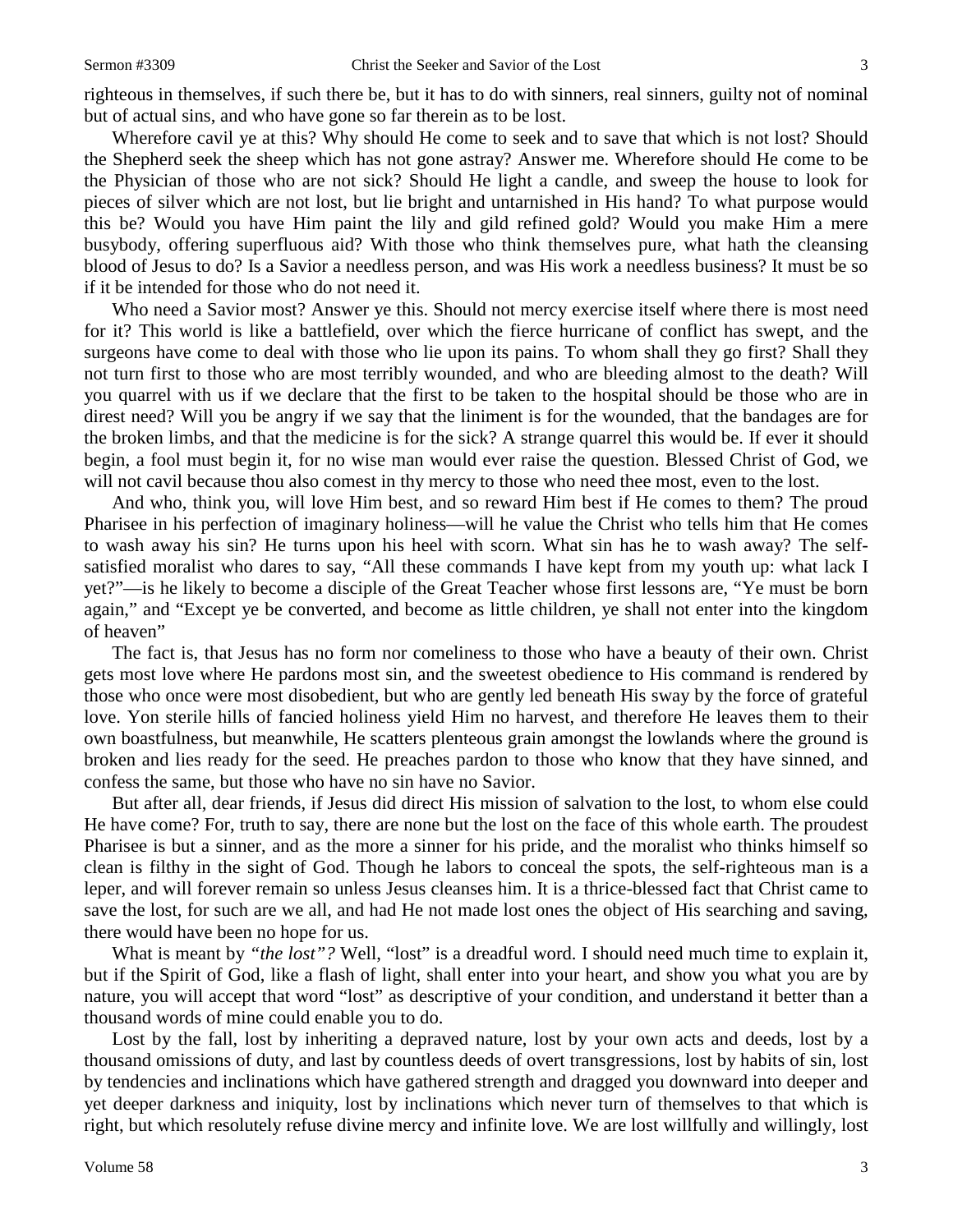perversely and utterly, but still lost of our own accord, which is the worst kind of being lost that possibly can be.

We are lost to God, who has lost our heart's love, and lost our confidence, and lost our obedience, lost to the church, which we cannot serve; lost to truth, which we will not see; lost to right, whose cause we do not uphold; lost to heaven, into whose sacred precincts we can never come; lost—so lost that unless almighty mercy shall intervene, we shall be cast into the pit that is bottomless to sink forever.

"LOST! LOST! LOST!" The very word seems to me to be the knell of an impenitent soul. *"Lost!*  Lost! Lost!" I hear the dismal tolling! A soul's funeral is being celebrated! Endless death has befallen an immortal being! It comes up as a dreadful wail from far beyond the boundaries of life and hope, forth from those dreary regions of death and darkness where spirits dwell who would not have Christ to reign over them. *"Lost! Lost! Lost!"* Ah me, that ever these ears should hear that doleful sound! Better a whole world on fire than a soul lost! Better every star quenched and yon skies a wreck than a single soul to be lost!

Now, it is for souls that soon will be in that worst of all conditions, and are already preparing for it, that Jesus came here seeking and saving. What joy is this! In proportion as the grief was heavy, the joy is great. If souls can be delivered from going down into such a state, it is a feat worthy of God himself. Glory be to His holy name!

Now note the purpose—He "came *to seek and to save* that which was lost." Ah, this is a truth worth preaching—this doctrine that Jesus Christ came to seek and to save sinners. Some people tell me that He came "to make men salvable,"—to put all men into such a condition that it is possible that they may be saved. I believe that men *may* be saved, but I see no very great wonder in the fact.

It does not stir my blood or incite me to dance for joy. I do not know that it makes even the slightest impression upon me. I can go to sleep, and I am sure I shall not wake up in the night, and long to get up at once to preach such poor news as that Jesus came to make men salvable. I would not have become a minister to preach so meager a Gospel, but that our Lord came to save men, that is substantial and satisfying news, far exceeding the other. To make men salvable is a skeleton, bones and skin, but to save them is a living blessing. To make men salvable is a farthing blessing, but to save them is wealth untold.

They say also that Jesus came into the world to let men be saved if they will. I am glad of that. It is true and good. I believe that every truly willing soul may be saved, yea, such an one is in a measure saved already. If there be a sincere will towards salvation—understand, towards true salvation—that very will indicates that a great change has commenced within the man, and I rejoice that it is written, "Whosoever will, let him take, the water of life freely."

But now just read our text as if it ran thus—"The Son of man is come that whoever wills to be saved may be saved." The sense is good, but very feeble! How is the wine mixed with water! But oh, what flavor, what essence, what marrow, what fatness there is in this, "The Son of man is come *to seek and to save that which was lost"!* This is the Gospel, and the other is but a part of the good news.

Again, read the text another way, "The Son of man is come to help men to save themselves." This will not do at all. It is something like helping men to march who have no legs, or helping blind men to judge colors, or helping dead men to make themselves alive. Help to those who can do nothing at all is a miserable mockery. No, we cannot have our Bibles altered that way, we will let the text stand as it is, in all its fullness of grace.

Nor is it even possible for us to cut down our text to this, "The Son of man is come to save those who seek him." If it ran so, I would bless God forever for it, for it would be a glorious Gospel text even then. There are Scriptures which teach that doctrine, and it is a blessed truth for which to be supremely grateful, but my text goes very much further, for it says, "The Son of man is come to seek and to save that which was lost."

I met with a question and answer the other day, "Where did the Samaritan woman find the Savior? She found Him at the well." I do not cavil at that mode of expression, but mark you, that is not how I should ask the question. I should rather inquire, "Where did the Savior find the woman?" For surely, she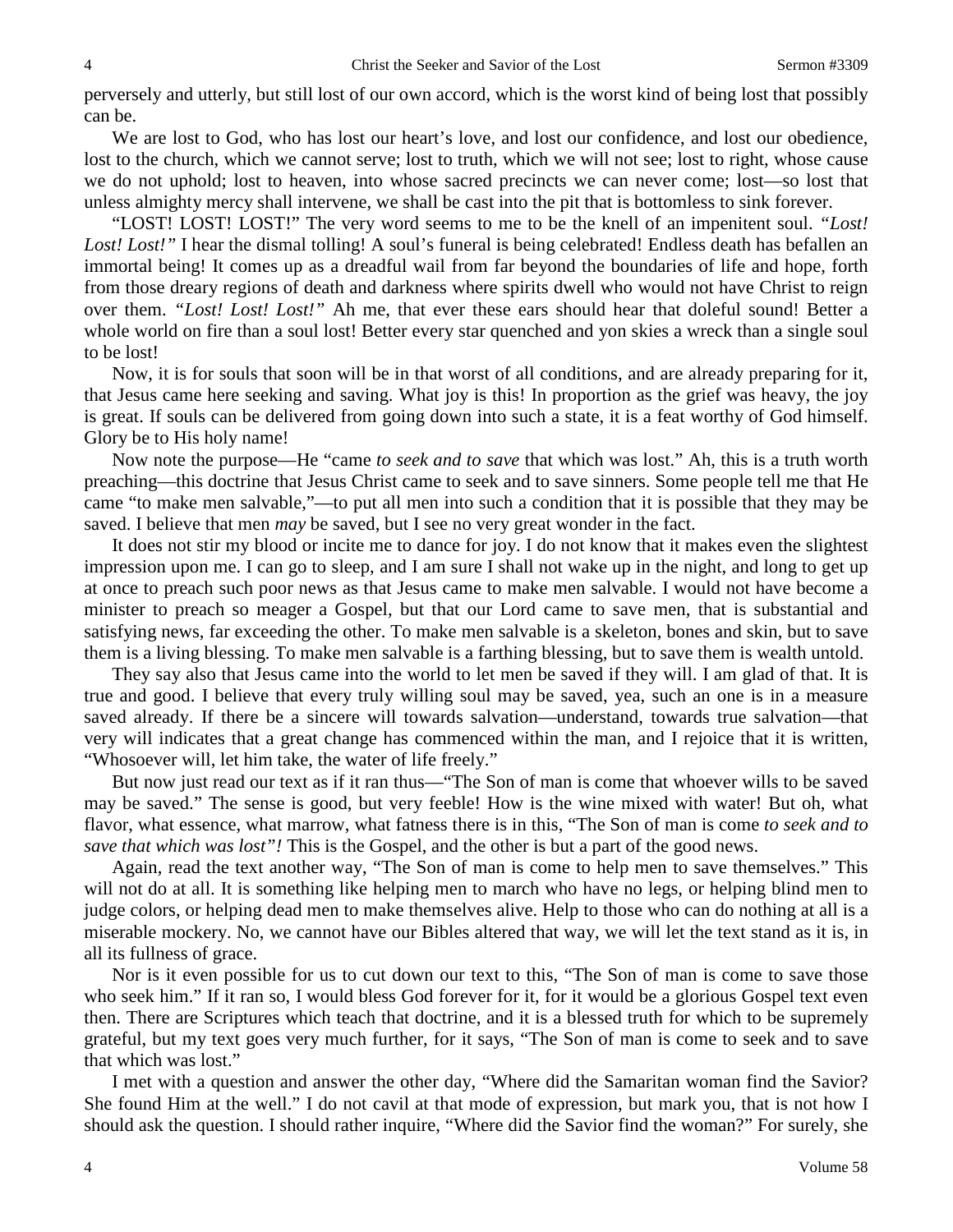was not seeking Him, I see no indication that she had any such idea in her mind. She was looking after water from the well, and if she had found that, she would have gone home satisfied. No, those are the finders, surely, who are the seekers, and so it must be that Christ found the woman, for He was looking after her.

While I bless my Lord that He will save you if you seek Him, I am more thankful still that there are men and women whom He will seek as well as save, nay, that there never was a soul saved yet but Christ sought it first. He is the Author as well as the Finisher of faith. He is the Alpha and the Omega, the beginning and the ending of the work of grace. Let His name be praised for it. The text must stand as it is, and we will adore the length and breadth, the height and depth of the love which has made it true. Successful seeking and complete saving belong to the Son of man, some of us have experienced both. Oh, that all of us might yet do so!

### **III.** Now we pass on, thirdly, to notice A DOUBLE DIFFICULTY.

We see Christ's errand, and we at once perceive that He has come to deal with people who are lost in two senses, and in each sense a miracle of grace is needed for their deliverance. They are so lost that they need *saving,* but they are also so lost that they need *seeking*. Persons may be so lost on land or on sea as to need saving and not seeking, but we were spiritually lost, so as to need both saving and seeking too.

I heard, a little while ago, of a party of friends who went to the lakes of Cumberland and endeavored to climb the Langdale Pikes. One of the many found the labor of the ascent too wearisome, and so resolved that he would go back to the little inn from which they started. Being a wiser man than some, in his own esteem, he did not take the winding path by which they had ascended. He thought he would go straight down, for he could see the house just below, and fancied he should pitch upon it all of a sudden and show the mountaineers that a straight line is the nearest road.

Well, after descending and descending, leaping many a rugged place, he found himself at last on a ledge from which he could go neither up nor down. After many vain attempts, he saw that he was a prisoner. In a state of wild terror, he took off his garments, and tore them into shreds to make a line, and tying the pieces together he let them down, but he found that they reached nowhere at all in the great and apparently unfathomable abyss which yawned below him. So he began to call aloud, but no answer came from the surrounding hills beyond the echo of his own voice. He shouted by the half-hour together, but there was no answer, neither was there anyone within sight.

His horror nearly drove him out of his wits. At last, to his intense joy, he saw a figure move in the plain below, and he began to shout again. Happily, it was a woman, who, hearing his voice, stopped, and as he called again, she came nearer, and called out, "Keep where you are. Do not stir an inch. Keep where you are." He was lost, but he no longer needed seeking, for some friendly shepherds soon saw where he was. All he wanted was saving, and so the mountaineers descended with a rope, as they were wont to do when rescuing lost sheep, and soon brought him out of danger. He was lost, but he did not want seeking, they could see where he was.

A month or two ago, you must have noticed in the papers an advertisement for a gentleman who had left Wastwater some days before to go over the hills and had not been heard of since. His friends had to *seek* him that, if still alive, he might be saved, and there were those who traversed hill and moor to discover him, but they were unable to save him, because they could not find him.

If they could have found out where he was, I do not doubt that, had he been in the most imminent peril, the bold hill-men would have risked their lives to rescue him, but alas, he was never found or saved, his lifeless corpse was the only discovery which was ultimately made. This last is the true image of our deplorable condition, we are by nature lost, so that nothing but seeking and saving together will be of a service to us.

Let us see how our Lord accomplished *the saving*. That has been done, completely done. My dear friends, you and I were lost in the sense of having broken the law of God, and having incurred His anger, but Jesus came, and took the sin of men upon Himself, and as their Surety and their Substitute He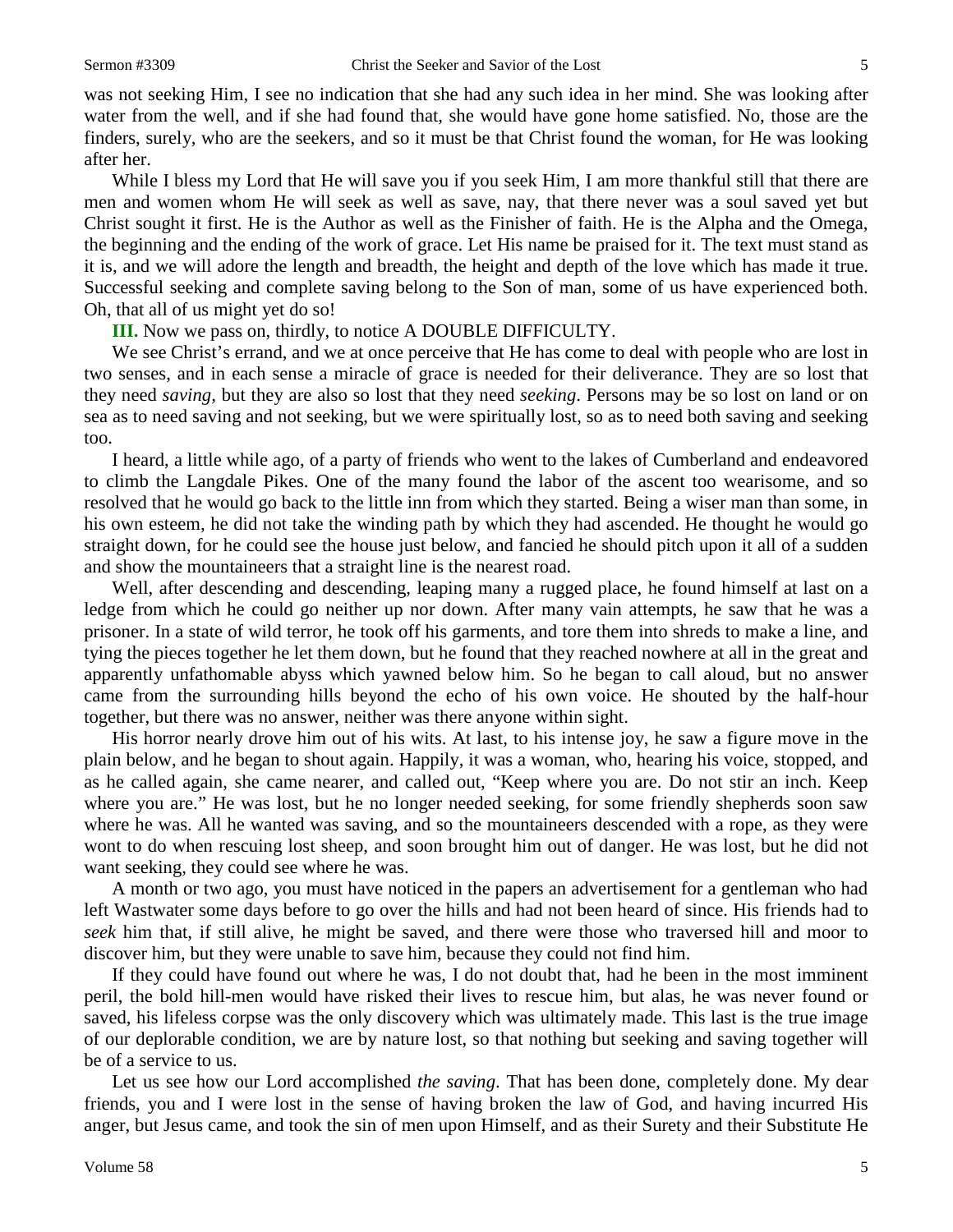bore the wrath of God, so that God can henceforth be just, and yet the Justifier of him that believeth in Jesus.

I would like to die talking of this blessed doctrine of substitution, and I intend, by divine grace, to live proclaiming it, for it is the keystone of the Gospel. Jesus Christ did literally take upon Himself the transgression and iniquity of His people, and was made a curse for them, seeing that they had fallen under the wrath of God, and now every soul that believeth in Jesus is saved because Jesus has taken away the penalty and the curse due to sin. In this let us rejoice.

Christ has also saved us from the power of Satan. The Seed of the woman has bruised the serpent's head, so that Satan's power is broken. Jesus has, by His almighty power, set us free from hell's horrible yoke by vanquishing the prince of darkness, and has, moreover, saved us from the power of death, so that to believers it shall not be death to die. Christ has saved us from sin and all its consequence by His most precious death and resurrection.

> *"See God descending in the human frame, The Offended suffering in the offender's name: All thy misdeeds to Him imputed see, And all His righteousness devolved on thee."*

Our Lord's saving work is in this sense finished, but there is always going on in the world His *seeking* work, and I want you to think of it.

He can save us, blessed be His name. He has nothing more to do in order to save any soul that trusts Him. But we have wandered very far away and are hidden in the wilds of the far country. We are very hungry, and though there is bread enough and to spare, what is the use of it while we are lost to the home in which it is so freely distributed! We are very ragged, there is the best robe, and it is ready to be put on us, but what is the good of it while we are so far away? There are the music and the dancing to make us glad and to cheer us, but what is the use of them while we still tarry among the swine? Here, them, is the great difficulty. Our Lord must find us out, follow our wanderings, and treating us like lost sheep, He must bear us back upon His shoulders rejoicing.

Many need seeking because they are lost in bad company. Evil companions gather around men, and keep them away from hearing the Gospel by which men are saved. There is no place to be lost in like a great city. When a man wants to escape the police, he does not run to a little village, he hides away in a thickly populated town.

So this London has many hiding places where sinners get out of the Gospel's way. They lose themselves in the great crowd and are held captives by the slavish customs of the evil society into which they are absorbed. If they do but relent for a moment, some worldling plucks them by the sleeve and says, "Let us be merry while we may. Why are you so melancholy?"

Satan carefully sets a watch upon his younger servants to prevent their escaping from his hands. These pickets labor earnestly to prevent the man from hearing the good news of salvation lest he should be converted. Sinners therefore need seeking out from among the society in which they are imbedded, they need as much seeking after as the pearls of the Arabian Gulf.

The Lord Jesus Christ, in seeking men, has to deal with deep seated prejudices. Many refuse to hear the Gospel, they would travel many miles to escape its warning message. Some are too wise, or too rich to have the Gospel preached to them. Pity the poor rich! The poor man has many missionaries and evangelists seeking him out, but who goes after the great ones? Some come from the East to worship, but who comes from the West? Many more will find their way to heaven out of the back slums than ever will come out of the great mansions and palaces. Jesus must seek His elect among the rich under great disadvantages, but blessed be His name He does seek them.

See how vices and depraved habits hold the mass of the poorer classes. What a seeking out is needed among working men, for many of them are besotted with drunkenness! Look at the large part of London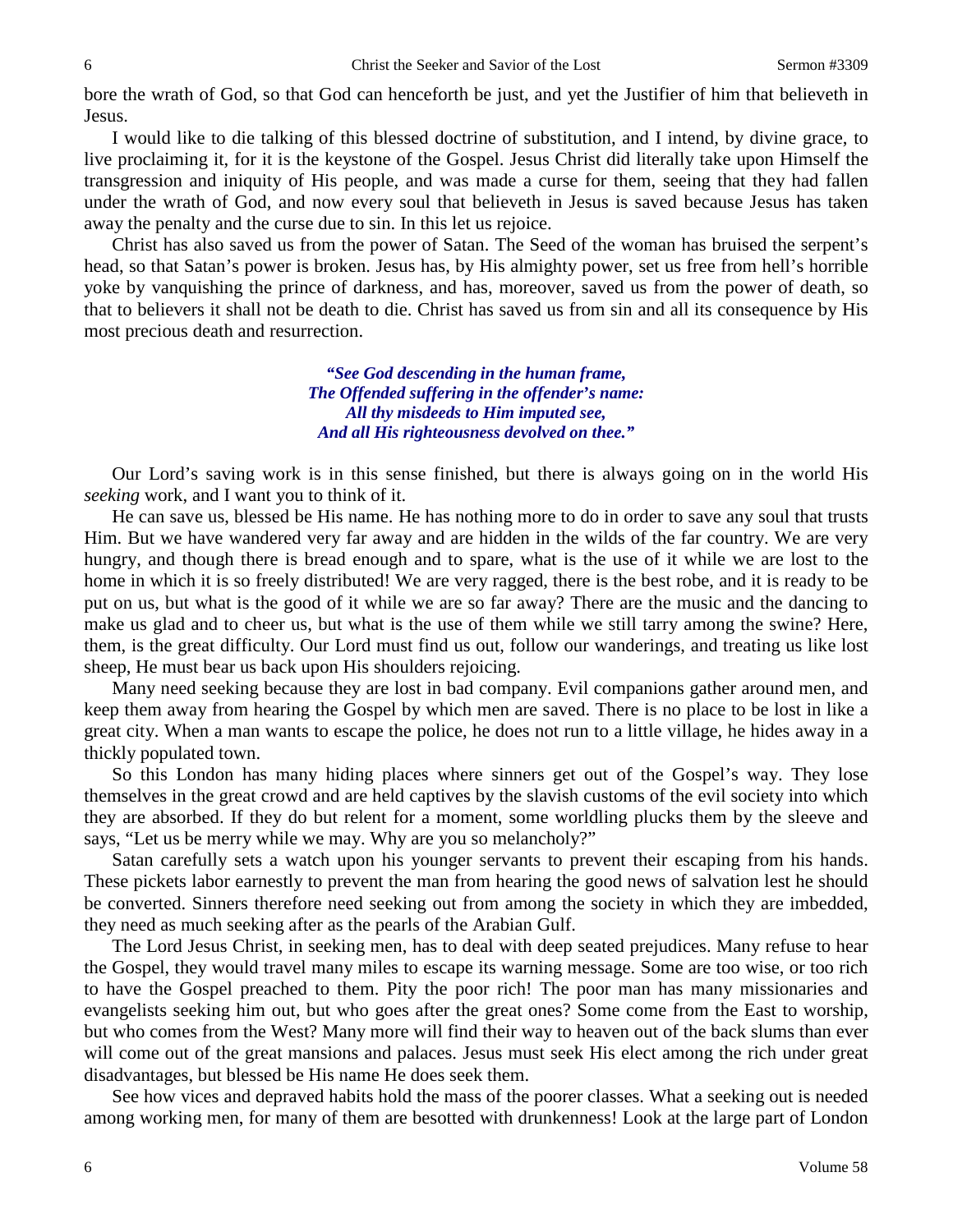on the Lord's day, what have the working population been doing? They have been reading the Sunday newspaper, and loafing about the house in their shirt sleeves, and waiting at the posts of the doors—not of wisdom, but of the drink shop. They have been thirsting, but not after righteousness. Bacchus still remaineth the god of this city, and multitudes are lost among the beer barrels and the spirit casks. In such pursuits, men waste the blessed Sabbath hours. How shall they be sought out? Yet the Lord Jesus is doing it by His Holy Spirit.

Alas, through their ill ways men's ears are stopped, and their eyes are blinded, and their hearts hardened, so that the messengers of mercy have need of great patience. It would be easy work to save men if they could but be made willing to receive the Gospel, but they will not even hear it. When you do get them for a Sabbath day beneath the sound of a faithful ministry, how they struggle against it! They want seeking out fifty times over.

You bring them right up to the light, and flash it upon their eyes, but they willfully and deliberately close their eyelids to it. You set before them life and death and plead with them even unto tears that they would lay hold on eternal life, but they chose their own delusions. So long and so patiently must they be sought that this seeking work as much reveals the gracious heart of Jesus as did the saving work which He fulfilled upon the bloody tree.

Notice how He is daily accomplishing His search of love. Every day, beloved, Jesus Christ is seeking men's *ears.* Would you believe it? He has to go about with wondrous wisdom even to get a hearing. They do not want to know the love message of their God. "God so loved the world,"—they know all about that, and do not want to hear any more. There is an infinite sacrifice for sin, they turn on their heel at such stale news. They would rather read an article in an infidel Review or a paragraph in the *Police News.* They want to know no more of spiritual matters.

The Lord Jesus, in order to get at their ears, cries aloud by many earnest voices. Thank God, He has ministers yet alive who mean to be heard and will not be put off with denials. Even the din of this noisy world cannot drown their testimony. Cry aloud, my brother, cry aloud and spare not, for cry as you may, you will not cry too loudly, for man will not hear if he can help it. Our Lord, to win men's ears, must use a variety of voices, musical or rough, as His wisdom judges best. Sometimes He gains an audience by an odd voice whose quaintness wins attention. He will reach men when He means to save them.

That was an odd voice, surely the oddest I ever heard of, which came a little time ago in an Italian town to one of God's elect ones there. He was so depraved that he, actually fell to worshipping the devil rather than God. It chanced one day that a rumor went through the city that a Protestant was coming there to preach. The priest, alarmed for his religion, told the people from the altar that Protestants worshipped the devil, and he charged them not to go near the meeting room.

The news, as you may judge, excited no horror in the devil worshipper's mind. "Ay," thought he, "then I shall meet with brethren," and so he went to, hear our beloved missionary who is now laboring in Rome. Nothing else would have drawn the poor wretch to hear the good word, but this lie of the priest's was overruled to that end. He went and heard, not of the devil, but of the devil's Conqueror, and before long was found at Jesu's feet, a sinner saved.

I have known my Lord, when His ministers have failed, take out an arrow from His quiver, and fix upon it a message, and put it to His bow, and shoot it right into a man's bosom till it wounded him, and as it wounded him, and he lay moaning upon his bed, the message has been conned, and felt, and accepted. I mean, that many a man in sickness has been brought to hear the message of salvation. Often, losses and crosses have brought men to Jesus' feet. Jesus seeks them so. When Absalom could not get an interview with Joab, he said, "Go and set his barley field on fire." Then Joab came down to Absalom, and said, "Wherefore have thy servants set my field on fire?" The Lord sometimes sends losses of property to men who will not otherwise hear Him, and at last their ears are gained. Whom He seeketh He in due time findeth.

Well, after my Lord has sought men's ears, He next seeks their *desires*. He will have them long for a Savior, and this is not an easy thing to accomplish, but He has a way of showing men their sins, and then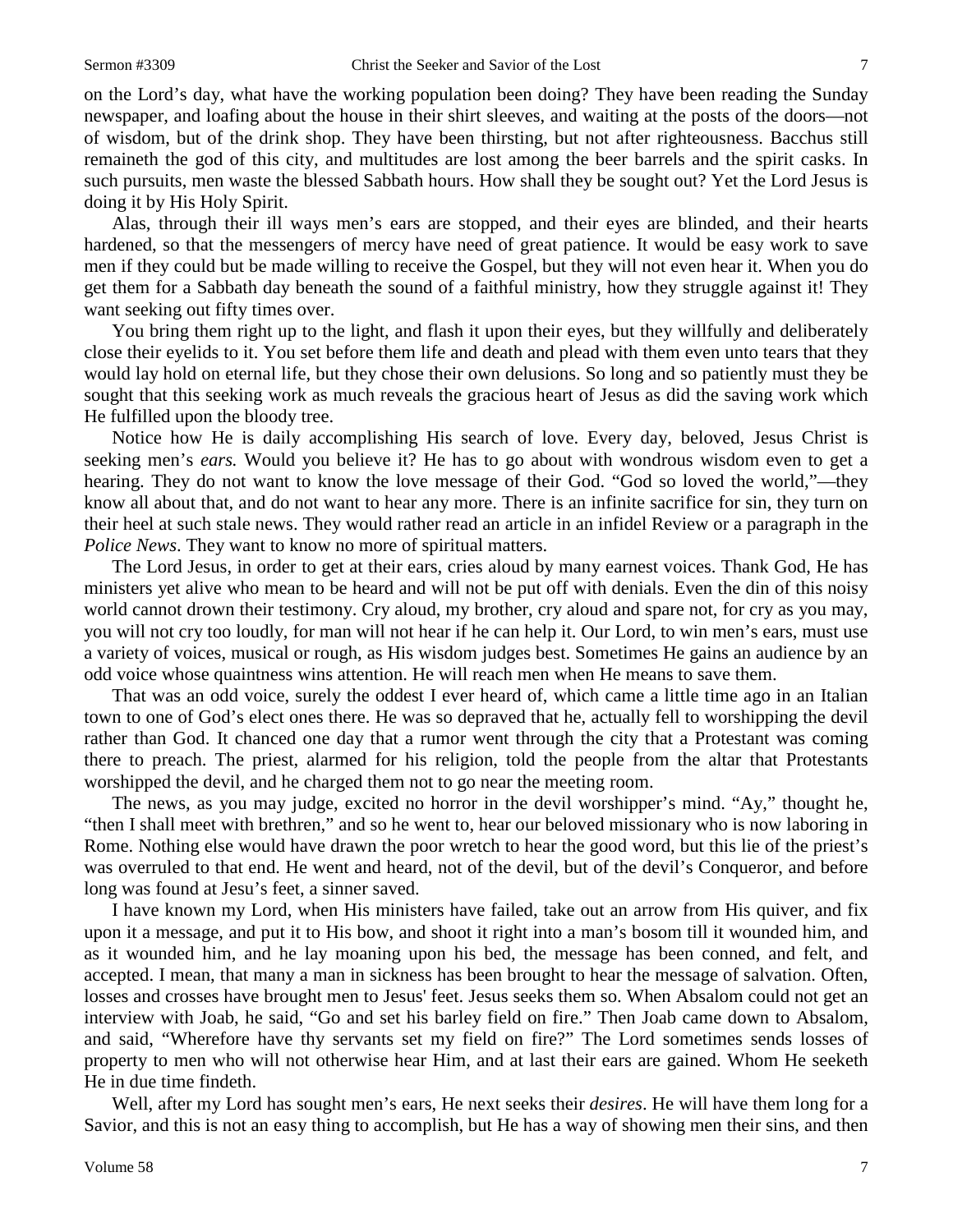they wish for mercy. He shows them at other times the great joy of the Christian life, and then they wish to enter into the like delight. I pray that, at this hour, He may lead some of you to consider the danger you are in while you are yet unconverted, that so you may begin to desire Christ, and in this way may be sought and found by Him.

Then He seeks their *faith*. He seeks that they may come and trust Him, and He has ways of bringing them to this, for He shows them the suitability of His salvation, and the fullness and the freeness of it, and when He has exhibited Himself as the sinners' Savior, and such a Savior as they want, then do they come and put their trust in him. Then has He found them and saved them.

He seeks their *hearts,* for it is their hearts that He has lost. And oh, how sweetly does Christ, by the Holy Spirit, win men's affections, and hold them fast! I shall never forget how He won mine, how first He gained my ear, and then my desires, so that I wished to have Him for my Lord, and then He taught me to trust Him, and when I had trusted Him, and found that I was saved, then I loved Him, and I love Him still.

So, dear hearer, if Jesus Christ shall find you, you will become His loving follower forever. I have been praying that He would bring this message under the notice of those whom He means to bless. I have asked Him to let me sow good soil. I hope that, among those who read these pages, there will be many whom the Lord Jesus has specially redeemed with His most precious blood, and I trust that He will appear at once to them, and say to each one of them, "I have loved thee with an everlasting love: therefore with lovingkindness have I drawn thee."

May the eternal Spirit open your ears to hear the still small voice of love! By grace omnipotent may you be made to yield to the Lord with the cheerful consent of your conquered wills, and accept that glorious grace which will bring you to praise the seeking and saving Savior in heaven! Amen.

# **EXPOSITION BY C. H. SPURGEON**

# *JEREMIAH 31:29-37 (Concluded from Sermon #3308)*

**Verses 29-30.** *In those days they shall say no more, The fathers have eaten a sour grape, and the children's teeth are set on edge. But every one shall die for his own iniquity: every man that eateth the sour grape, his teeth shall be set on edge.*

God was going to deal with the Israelites individually, personally, and that is how He will deal with us.

**31.** *Behold,—*

Here is something worth beholding, read this great promise with tears in your eyes:—

**31-33.** *The days come, saith the LORD, that I will make a new covenant with the house of Israel, and*  with the house of Judah: not according to the covenant that I made with their fathers in the day that I *took them by the hand to bring them out of the land of Egypt; which my covenant they brake, although I*  was an husband unto them, saith the LORD: but this shall be the covenant that I will make with the *house of Israel; After those days, saith the LORD, I will put my law in their inward parts, and write it in their hearts; and will be their God, and they shall be my people* [See sermon #1687, The Law Written on the Heart and #2992, God's Writing upon Man's Heart].

It is all wills and shalls, it is all covenant life—no longer the law graven upon the tables of stone, but the law written on the heart—no more the Lord's command without man's power and will to obey it, but God will renew our nature, and change our disposition, so that we shall love to do what once we loathed, and shall loathe the sins that we once loved. What a wonderful mass of mercies is included in the covenant of grace!

**34.** *And they shall teach no more every man his neighbour, and every man his brother, saying, Know the LORD: for they shall all know me,—*